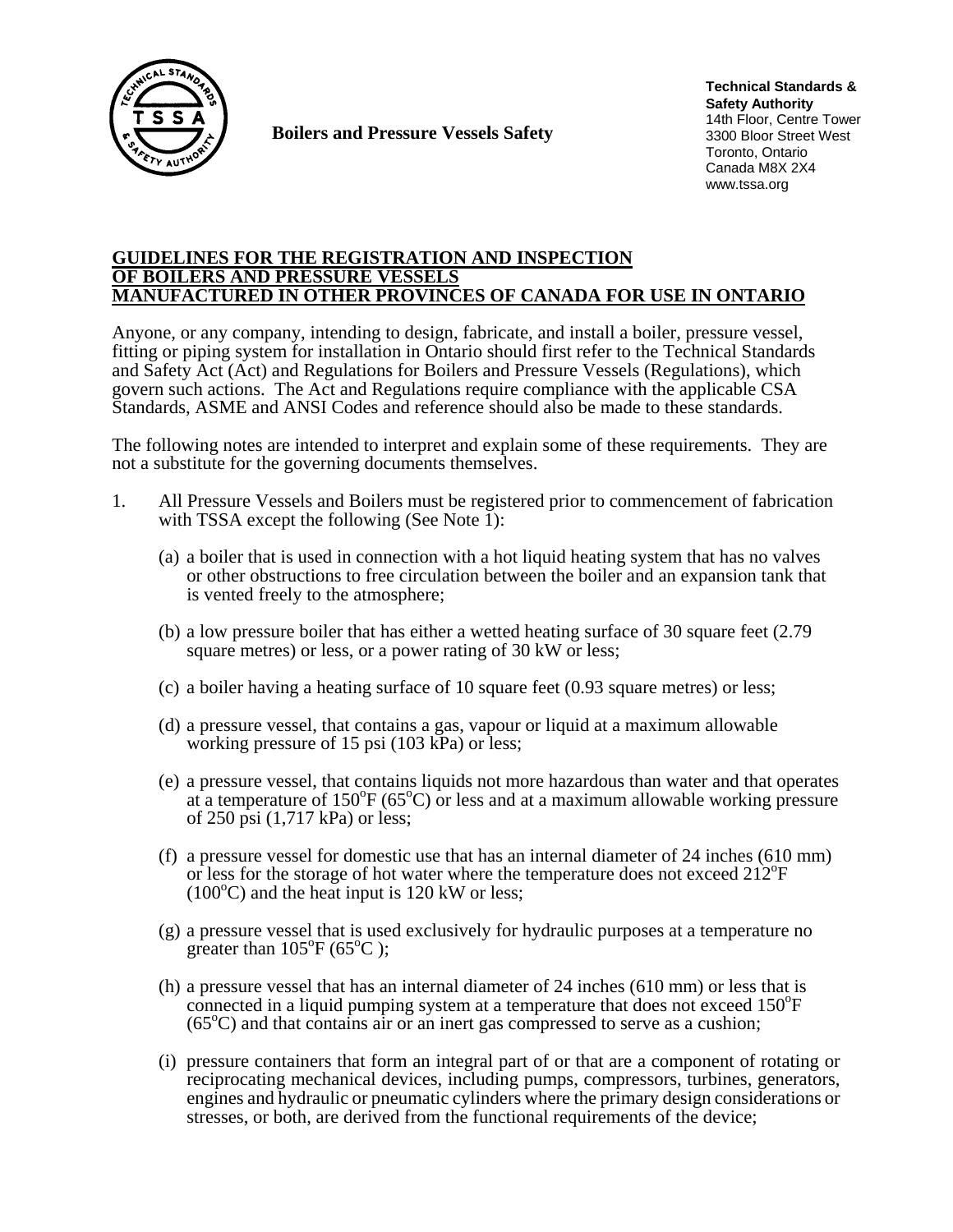- (j) any component or system related to the subject matter of this Regulation that is regulated under any Act or regulation of the Government of Canada unless specifically requested otherwise by the Government of Canada;
- (k) a pressure vessel having a capacity of 1 and one-half  $(1 \frac{1}{2})$  cubic feet (42.5L) or less (See Note 2);
- (l) a pressure vessel having an internal diameter of six (6) inches (152 mm) or less (See Note 2).
- (m) inert-gas filled high voltage switchgear and control gear with an internal pressure that does not exceed  $\overline{150}$  psi (1030 kPa), rated 15 kW and above that are located within electric utility installation that have controlled access for maintenance or repair and that are not accessible to the public are exempt from Ontario Regulation No. 220/01 at this time.
- (n) pressure vessels regulated under any one of the following:
	- (1) Ontario Regulation No. 210/01 being the Ontario Regulation made under the *Technical* S*tandards and Safety Act, 2000* for Oil and Gas Pipeline Systems,
	- (2) Ontario Regulation No. 212/01 being the Ontario Regulation made under the *Technical* S*tandards and Safety Act, 2000* for Gaseous Fuels,
	- (3) Ontario Regulation No. 211/01 being the Ontario Regulation made under the *Technical* S*tandards and Safety Act, 2000* for Propane Storage and Handling,
	- (4) Ontario Regulation No. 214/01 being the Ontario Regulation made under the *Technical* S*tandards and Safety Act, 2000* for Compressed Natural Gas,
	- (5) Ontario Regulation No. 213/01 being the Ontario Regulation made under the *Technical* S*tandards and Safety Act, 2000* for Fuel Oil,
- (o) a boiler or pressure vessel used exclusively for agricultural purpose,

### **Notes:**

- 1. A person who submits a design submission for registration may commence construction of the boiler, pressure vessel, fitting or piping before the submission is registered if the person assumes all risks related to the construction, whether for an installation or alteration.
- 2. Pressure Vessels less than 1.5 cubic feet in volume or 6 inch diameter shall be registered as fittings if they are connected to or are part of a piping system or pressure vessel.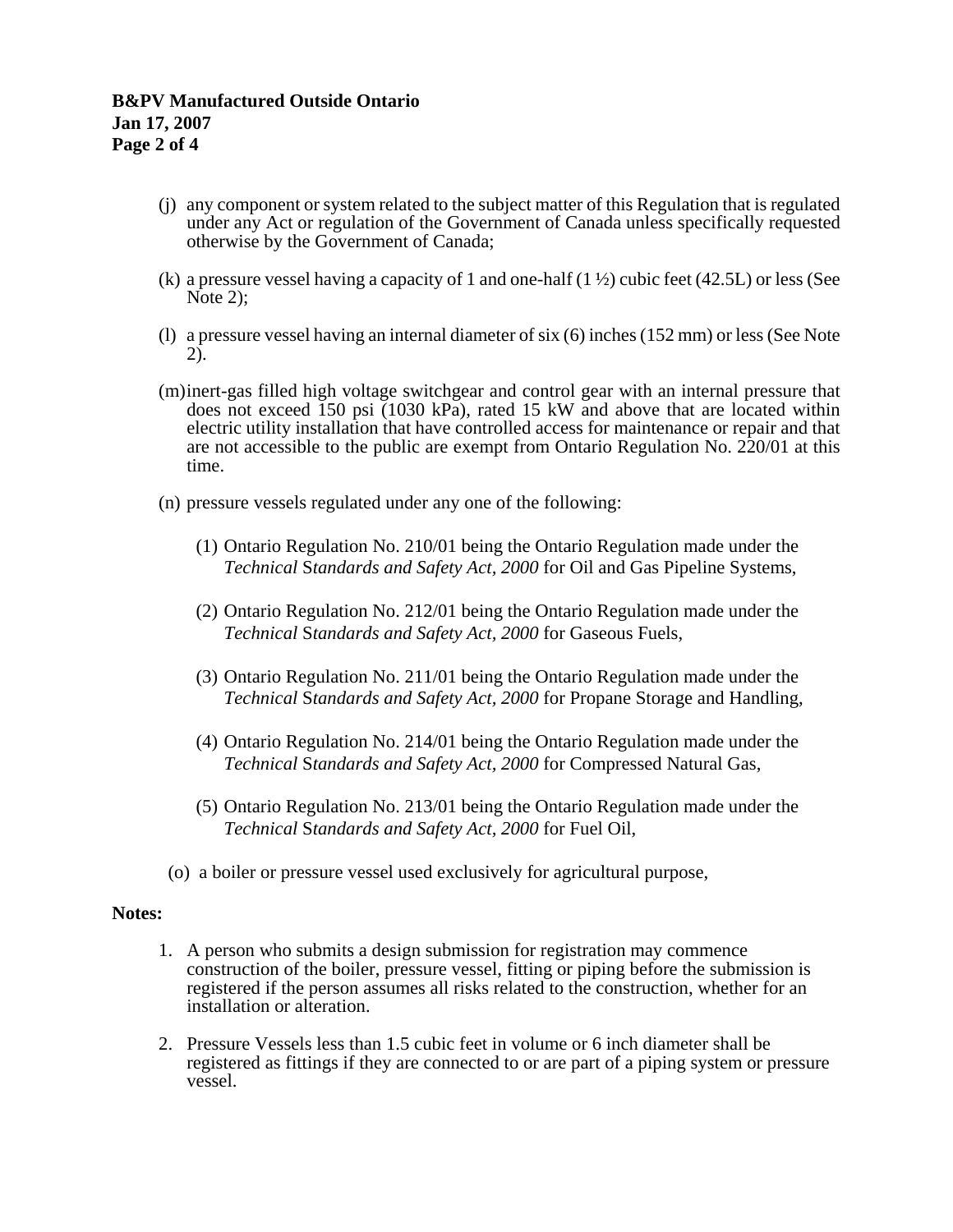# **B&PV Manufactured Outside Ontario Jan 17, 2007 Page 3 of 4**

- 1. To obtain registration, the design drawings in duplicate must be presented to the Boilers and Pressure Vessels Safety program of TSSA, together with one copy of the appropriate design calculations.
- 2. Design drawings must bear the signature and seal of a licensed professional engineer who is experienced in the design of boilers and pressure vessels, and who is registered or licensed in Ontario.
- 3. Design drawings shall show as a minimum the following information:
	- a) Substance contained in the Pressure Vessel;
	- b) Maximum allowable working pressure or design pressure;
	- c) Design temperature;
	- d) ASME Code addition and addenda used for the design;
	- e) Material specification;
	- f) Material thicknesses (minimum required thickness including corrosion allowance);
	- g) Corrosion allowance;
	- h) Welding details (symbols);
	- i) Non-destructive examination requirements;
	- j) Post weld heat treat requirements;
	- k) Material impact test requirements;
	- l) Test pressure and temperatures;
	- m) Special service conditions (i.e. cyclic service, etc.).
- 4. One set of calculations ensuring design adequacy in accordance with the ASME Code must accompany the submittal for registration.
	- **Note:** Reinforcement calculations where required by the ASME Code, must be complete and demonstrate the strength of the reinforcement.

### 5. **Approvals:**

The data submitted will be reviewed for compliance with CSA and ANSI Standards and the ASME Code as required by Section 4 of the Regulations.

If it is proposed to employ flanges of a type other than those covered by ANSI B16.1 or B16.5, calculations to substantiate their compliance with the ASME Code must be included.